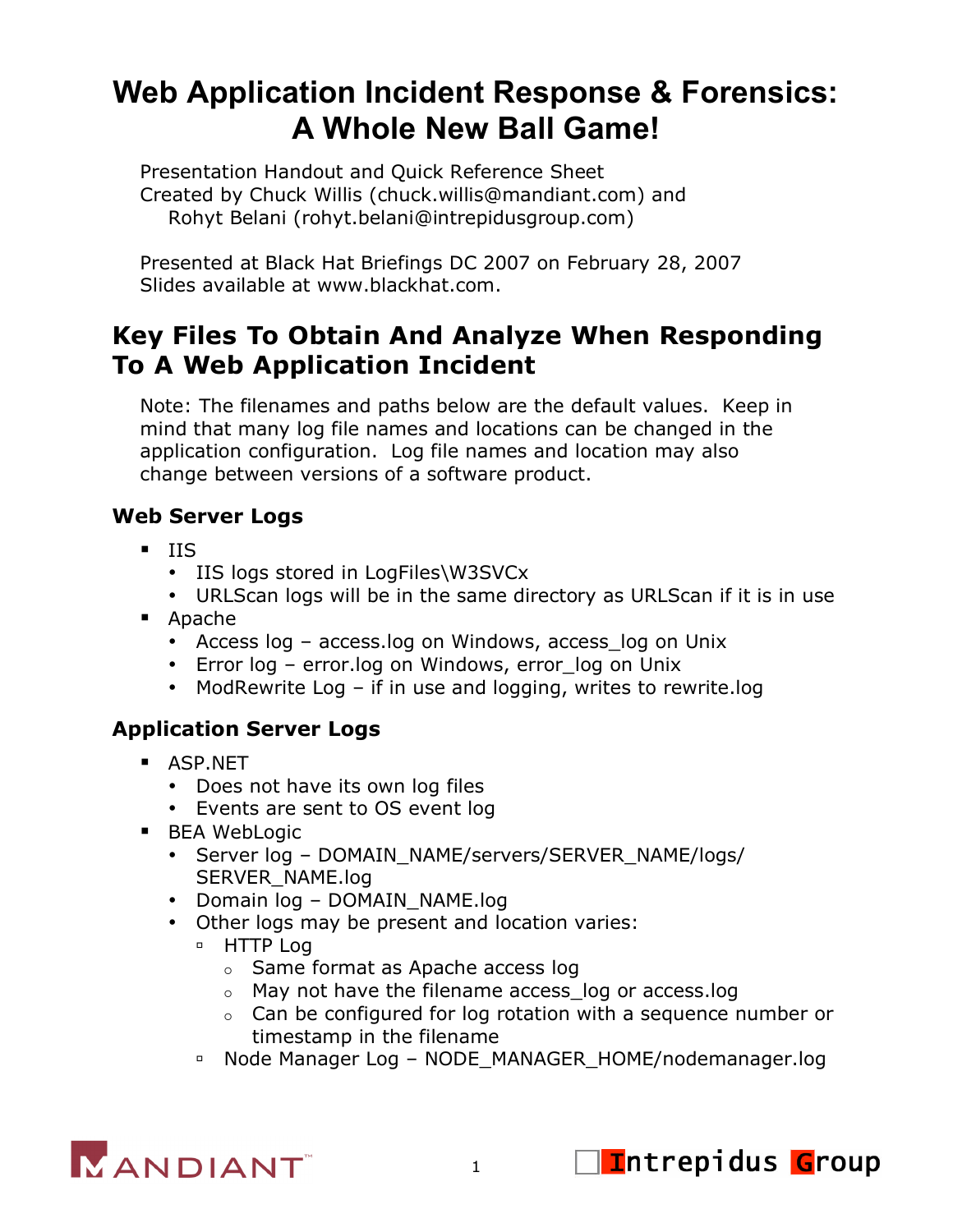Web Application Incident Response & Forensics: A Whole New Ball Game! Presentation Handout and Quick Reference Sheet by Chuck Willis and Rohyt Belani

- BEA WebLogic other logs (continued)
	- □ Node Manager Server Instance Log DOMAIN\_NAME/servers/ SERVER\_NAME/logs/SERVER\_NAME.out
	- Standard Output and Standard Error
		- Not enabled by default
		- No default filenames
		- $\circ$  Set in WebLogic startup script
	- **Java Transaction API (JTA) Log** 
		- Used for ensuring transactions complete, not recording them
		- o SERVER\_NAME0000.tlog, SERVER\_NAME0001.tlog, etc
		- Heuristic Transaction Log files may also exist named SERVER\_NAME0000.heur.tlog, etc.
	- □ Java Database Connectivity (JDBC) Log SERVER\_NAME/ jdbc.log
- **IBM WebSphere** 
	- Apache Access Log access.log or access log
	- Apache Error Log error.log or error log
	- IBM Service Log activity.log
	- Java Virtual Machine Logs SystemOut.log and SystemErr.log
	- Process Logs native\_stdout.log and native\_stderr.log

## **Database Server Logs**

- **Microsoft SQL Server** 
	- Writes login, logout, and some other activity to the OS Application event log
	- Error Log
		- □ Stored in \Mssql\Log
		- <sup>o</sup> Current log filename is simply ErrorLog (no extension)
		- Six previous logs stored by default with names ErrorLog.1 (most recent) to ErrorLog.6 (oldest)
	- Server Side Traces can be configured to log data location of log varies depending on how traces were configured
	- If C2 Auditing is in use, logs are stored in files named audittrace\_\*.trc in the database data directory
- **Oracle** 
	- Database startup, shutdown, and connection with administrator privileges logged to the OS log by default
	- Additional events can be stored in the OS log or in a database table
	- Alert log alert.log Errors, messages, and trace file references
	- Trace files
		- □ Result from an error or from administrator action
		- Named \*ora\*.trc (depends on configuration and OS)